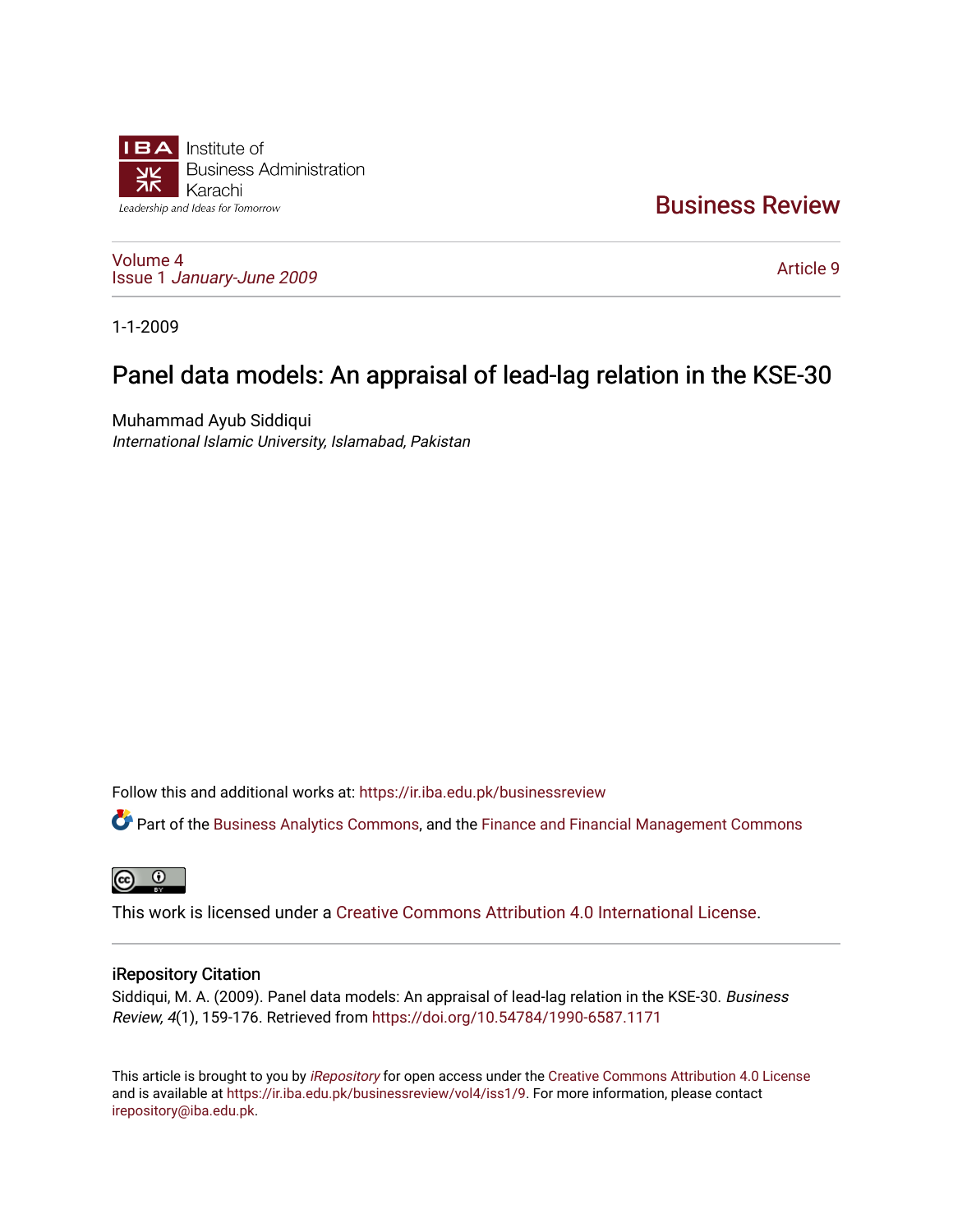# **DISCUSSION**

# **Panel Data Models: An Appraisal Of Lead-Lag Relation In The Kse-30**

**Muhammad Ayub Siddiqui** 

International Islamic University Islamabad, Pakistan

#### **ABSTRACTS**

The lead-lag relation between index futures and the underlying index has been at the core of discussion of the researchers in the developing and the developed world. This study examines the lead-lag relationship between spot and future prices of 21 companies from the KSE-30 Index for the monthly data of the period from October 2004 to February 2008. It applies panel data estimation techniques of common constants, fixed effects and random effects. These estimations are considered to be the most recent and efficient analytical methods in handling econometric data. The data is balanced; therefore, no additional assumption has been employed. The common constants were estimated under the principle assumption of no differences among the data matrices of cross-sectional dimension. For the validity of the fixed effects, F-statistic with the assumption of homogeneity of constants against the heterogeneity proved significance of the fixed effect; notwithstanding our data of stock prices is very reasonably volatile. Yet, in order to get more satisfactory results, this study also estimates random effects. Both the GLS transformed regressions and unweighted statistics in terms of random effects are relatively better for the causal effect of future on the spot. In order to make a choice between the fixed effects and random effects, the Hausman Test was applied; which proved that the fixed effects will be always more consistent for these types of volatile data than random effects. Keywords: lead-lag relation, index futures, spot market, panel models.

JEL Classifications: G14/G15

#### **1. INTRODUCTION**

Investigating the lead-lag relation between the future and spot prices is the focus of this paper. The lead-lag relation between the futures and spot markets can be affected by the constraints, such as the lack of institutional and regulatory framework of short selling of stocks. According to Modest and Sundaresan (1983), in a frictionless market, the contemporaneous returns of an index futures contract and its underlying index should be perfectly and positively correlated to avoid arbitrage. A lead-lag phenomenon reflects the situation when the two prices move in a sequence. A number of stud[i](#page-18-0)es<sup>i</sup> have estimated even the timings of relation of lead and lag between the futures and the spot. Most of the studies apply error-correction methods,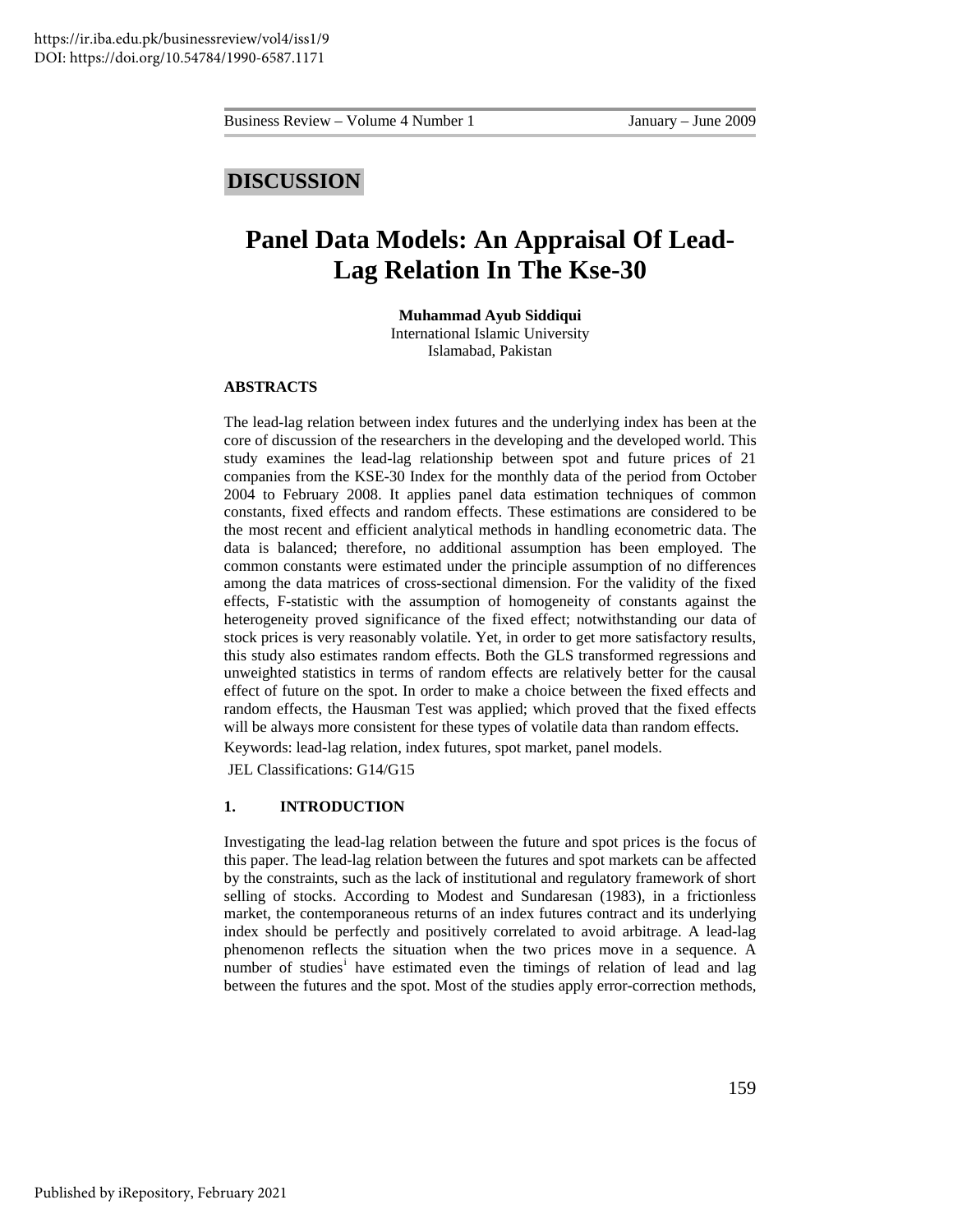Granger Causality and VAR tests to examine the lead-lag relationship<sup>11</sup>. This study examines the two way causation between the returns on the spot and future prices using the monthly data by employing panel data techniques such as common constants, fixed effects and random effects.

Panel data estimations are considered to be the most recent and efficient analytical methods in handling econometric data. In the lead-lag relationship, this paper, perhaps, is the first attempt to determine the causal relationship between the returns from the future and the spot prices of the stocks. The same data was employed in the methodologies such as VAR impulse response functions, unit roots and Granger Causality tests in order to measure the lead-lag relationship but no clear relationship could be ascertained.

The popularity of panel data analysis among economists and researchers can be due to the important feature that it allows the inclusion of data for a number of crosssections. Additionally, panel data methodology provides more efficient estimation of parameters by considering broader sources of variation, and the results from this methodology outsource more information to the analyst. They also allow the study of the dynamic behaviour of the parameters<sup>[iii](#page-18-1)</sup>.

A common problem of time-series estimations is that while estimating samples with very few observations, it is difficult for the analyst to obtain significant t- ratios or F -statistics from regressions. This problem is more common with annual data estimations in the developing economies, including Pakistan, where very few annual series extend more than 50-60 years. Panel studies are considered to be the most extensive way of testing statistical samples, as they supplement all previous studies and successfully answer causality issues.

Sections 2, 3, 4, after the introduction, present review of literature, methodology, results and analysis respectively. Section 5 concludes the paper with some recommendations of policies and further research.

## **2. REVIEW OF LITERATURE**

The literature related to the area of lead-lag relation can be divided into three categories:

- 1) The lead-lag relation between futures and cash markets
- 2) The short-selling restrictions
- 3) The factors affecting the lead-lag relation

160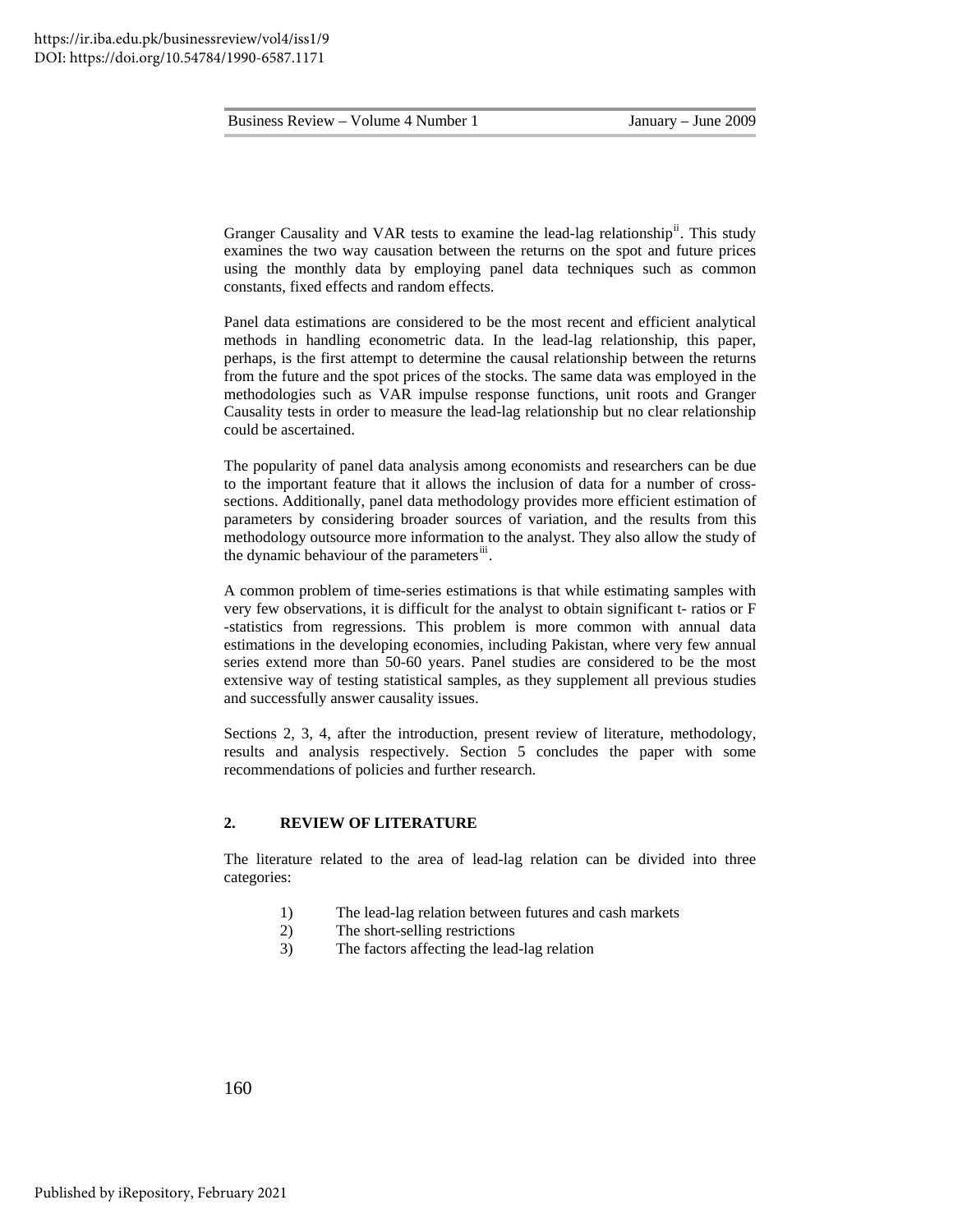This study addresses the very first area of lead-lag relation on account of the data constraints. Methodologies employed by the previous studies can be outlined as follows:

- 1) ARMA-Auto regressive moving average
- 2) VAR-Vector auto regression
- 3) ECM-Error correction methods
- 4) Granger Causality
- 5) ADF-unit roots tests (Augmented dickey fuller)

Whereas this study employs panel data models for the reasons specified in the introduction.

The forward and future stock price index in most of the studies<sup>[iv](#page-18-1)</sup> is considered to determine the underlying index. With arbitrage being a costly and risky activity, lead-lag relation between the two prices would be a natural phenomenon. This phenomenon results in mispricing in the market and reverts to a negative mean [v](#page-18-1)alue<sup>v</sup>. The cost of arbitrage includes the transaction cost of trading the futures, the financing cost for the margin deposits for each side of the position and so on. Additionally, the risk of arbitrage consists of execution, uncertainty in respect of interest rates, and di[vi](#page-18-1)dend payments<sup>vi</sup>. The lead-lag relation between the futures and spot markets can be affected by the constraints such as the lack of institutional and regulatory framework of short selling of stocks. This lead-lag relation is the focus of this paper.

Given the weaknesses of manual trading and order-routing system, a gap between cash and derivatives markets has been observed during extreme market conditions<sup>[vii](#page-18-1)</sup>. In the KSE, the stocks are traded on-screen through the Automatic Matching System (AMS). AMS enables traders to obtain immediate order execution via computers, through brokers, linked to the central computer of the exchange. The futures are traded in with the conventional open outcry method in the KSE. In some markets, brokers cans levy a fee against short-sellers for borrowing stocks. The restrictions on short selling generally impose extra cost on arbitragers whenever short selling of stocks is needed. Some studies<sup>[viii](#page-18-1)</sup> show that restrictions against short selling slow the downward adjustment to negative information of stock prices. This obviously suggests that the futures should lead the cash index by a greater extent in a falling. This relation may be attributed to the fact that futures are settled daily, and no stochastic interest rates and dividend flows can drive a gap between the prices of the forward and futures but this gap between the two prices is negligible<sup> $x$ </sup>. The shortselling restrictions e[x](#page-18-1)plain a portion of the variation in the lead-lag relation<sup>x</sup>. Therefore, removal of restrictions should effectively reduce the extent of the lead-lag relation between the index futures and the cash index. Moreover, relaxing the constraints against short-selling should increase the contemporaneous correlation between changes in the two prices.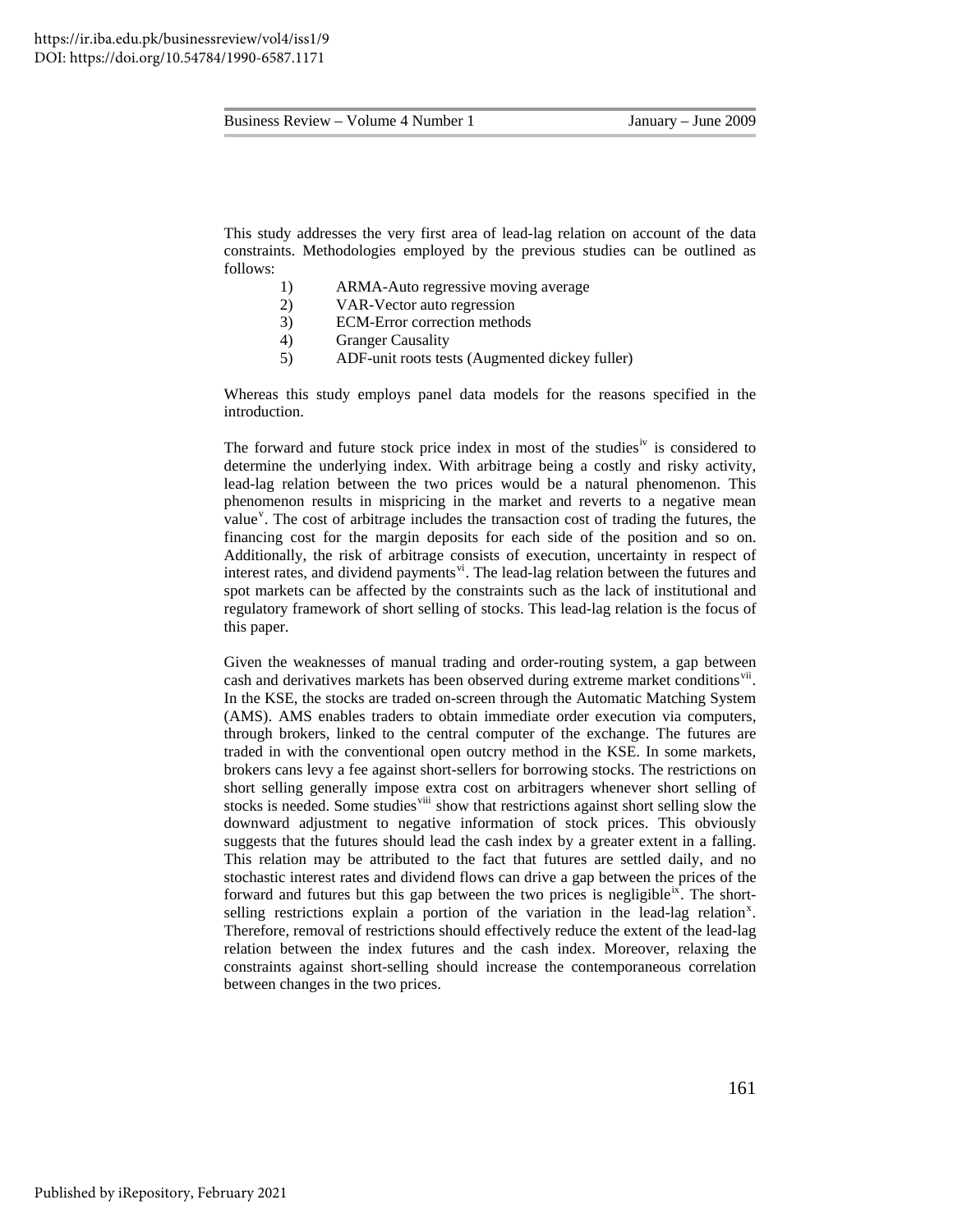Chan (1992) finds that the lead-lag relation is not affected by whether the market is rising or falling. Chan also postulates that futures should lead when information is market-wide and spot indexes would lead when information is firm-specific. This study examines the lead-lag contemporaneous relation for the 21 stocks selected from the KSE-30 companies over the periods from October 2004 to February 2008.

# **3. METHODOLOGY[xi](#page-18-1)**

In general, simple linear panel data models are estimated, depending upon the type of data, by the following three different methods:

- (a) Common constants;
- (b) Allowing for fixed effects, and
- (c) Allowing for random effects.

# **3.1 THE COMMON CONSTANT METHOD**

The hypothesis for common constant assumes that the data set is a priori homogeneous.

The common constant method, presents results under the principal assumption that there are no differences among the data matrices of the cross-sectional dimension. This, in other words, means estimation of common constant for all cross-sections. For example, there is common constant for all the 21 companies in the study under consideration. Practically, the common constant method implies that there are no differences between the estimated cross-sections.

#### **3.2 THE FIXED EFFECTS METHOD**

In the fixed effects method, the constant is treated as group or company-specific and there is a different constant for each stock or company. The fixed effects estimator is also known as the least-squares dummy variables (LSDV) estimator. The dummy variable is the one that allows us to take different group-specific estimates for each of the constants for every different company/stock.

The fixed effects model has the following problems:

- 1. It ignores all explanatory variables that do not vary over time. This way it compels us avoid using other dummies in the model, such as days of the week in case of daily data, months of the year and other dummy variables.
- 2. It is very inefficient because it estimates a very large number of parameters. Hence, it uses up greater degree of freedom.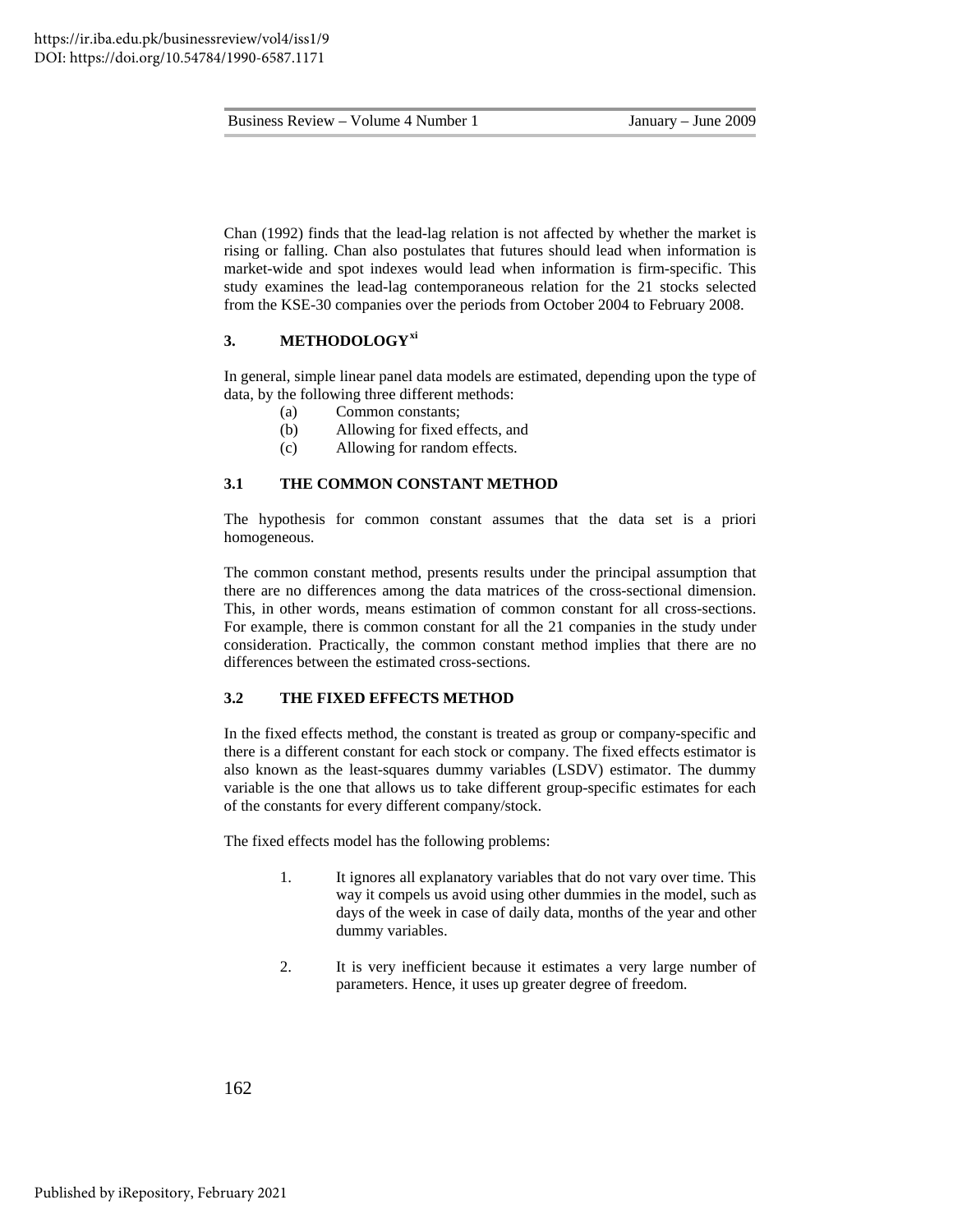3. It makes it very hard for any slowly changing explanatory variables to be included in the model, because they will be highly collinear with the effects.

Nevertheless, our data set of stock prices frequently changes over time. Yet this study also employs the random effects method in order to understand the data more resiliently. It also employs Hausman test to make a choice between the random effects and the fixed effects.

## **3.3 THE RANDOM EFFECTS METHOD**

This is an alternative method of estimating a model. The difference between the fixed effects and the random effects method is that the latter handles constants for each section not as fixed, but as random parameters the variability of which, for each stock, comes from the fact of including random error term.

In this approach, we need to make specific assumptions about the distribution of the random component. The random effects model has the following advantages:

- 1. It has fewer parameters to estimate as compared to the fixed effects method.
- 2 It allows for additional explanatory variables that have equal value for all observations within a group including the use of dummies.

The use of random effects estimator is superior to the fixed effects estimator, because the former is the GLS estimator and the latter is actually a limited case of the random effects model, as it corresponds to the cases where variation in individual effects is relatively large. The fixed effects model assumes that each stock/company differs in its intercept term, whereas the random effects model assumes that each stock/company differs in its error term.

Usually, when the panel is balanced as is the case of present study, one might expect the fixed effects model working the best. However, in the cases where the sample contains limited observations of the existing cross-sectional units, the random effects model might be more appropriate.

The Hausman test is the criterion in making a choice between the fixed effects and random effects models. Hausman (1978) adapted a test based on the idea that under the hypothesis of no correlation, both OLS and GLS are consistent but OLS is inefficient; while under the alternative, OLS is consistent and GLS is not. Given a panel data model, the Hausman test investigates whether random effects estimation could be almost as good as fixed effects estimation. In a way, the Hausman statistic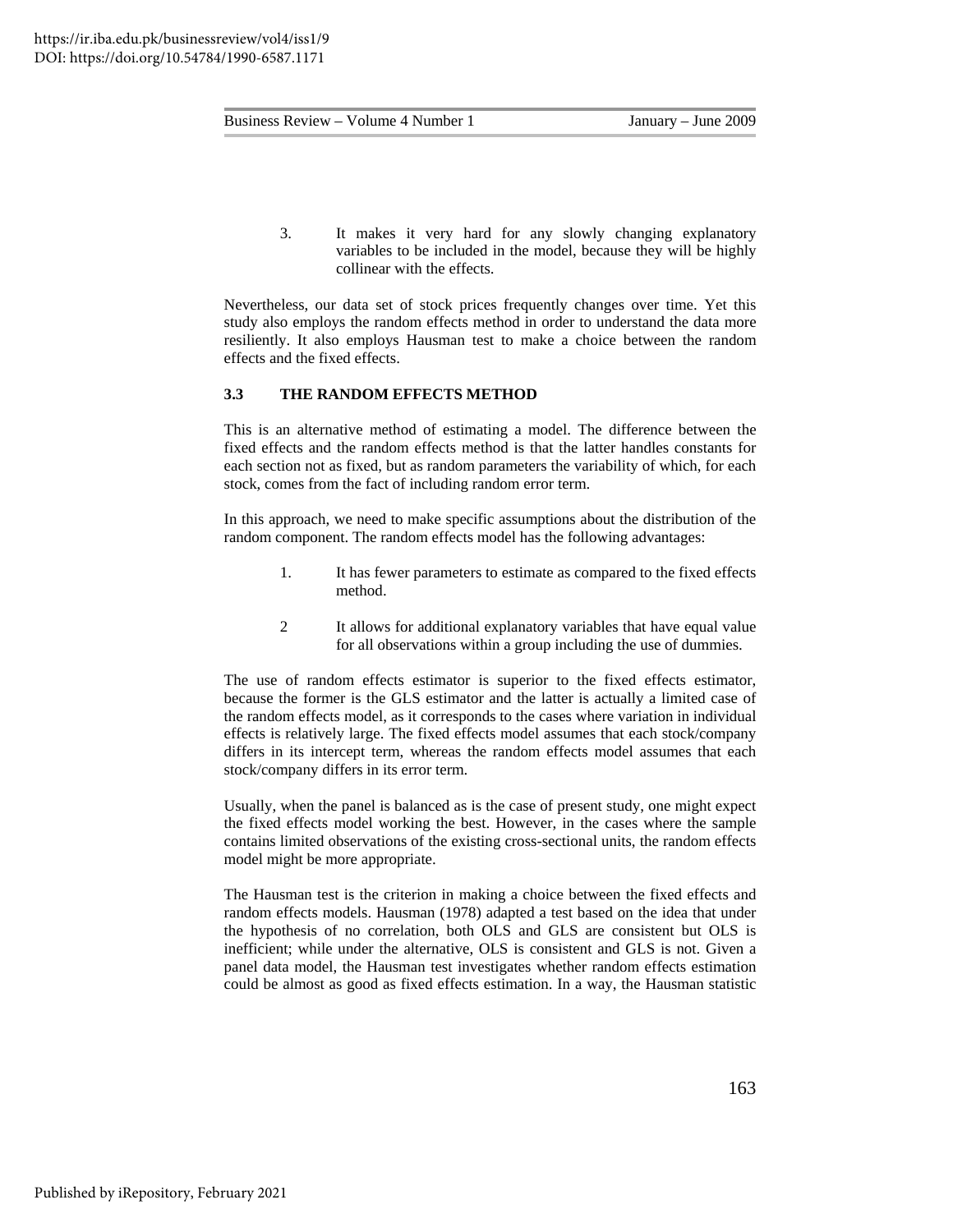is a distance measure between the fixed effects and the random effects estimators $x_{\text{u}}$ . If the value of the statistic is large, then the difference between the estimates is significant, as is the result of this study; so, we reject the null hypothesis that the random effects model is consistent and we use the fixed effects estimators. The Hausman test for this study strongly recommends the fixed effects model. In contrast, a small value of the Hausman statistic implies that the random effects estimator is more appropriate.

### **4. RESULTS AND ANALYSIS**

Our model is balanced panel in the sense that no value is missing either across the periods, which ranges from 2004:10 to 2008:02 for all the companies, or across the groups of stocks. So, there is no question of heterogeneity in this panel and consequently there is no need for any additional assumptions.

### **4.1 COMMON CONSTANTS**

For the common constant we have tested the model using pooled OLS under the principle assumption of no differences among the data matrices of cross-sectional dimension. With this context, two way pooled regression results have been obtained and reported in the Tables 1-a and 1-b for perusal. SR and FR represent returns series from spot prices and future prices respectively.

Though the results are statistically significant for both the cases, SR as repressor (Table 1-b) as well as FR as repressor (Table 1-a); and the diagnostic tests, such as Sum of the Squared residuals, and Adjusted R-squared prove to be identical for both. Standard error of the regression recommends the second model. The graphs of the residuals for all the 21 stocks have also been shown above. For almost all the stocks, most of residuals fall within the  $\pm 2SD$  indicating relatively a better fit, if at all not the perfect fit, of the model.

#### **Table 1-a**

Dependent Variable: SR\_? Method: Pooled Least Squares Date: 06/06/08 Time: 23:22 Sample(adjusted): 2004:11 2008:02 Included observations: 40 after adjusting endpoints Number of cross-sections used: 21 Total panel (balanced) observations: 840 White Heteroskedasticity-Consistent Standard Errors & Covariance

| Variable | Coefficient | Std. Error | t-Statistic | Prob.  |
|----------|-------------|------------|-------------|--------|
|          | 0.001199    | 0.001699   | 0.705687    | 0.4806 |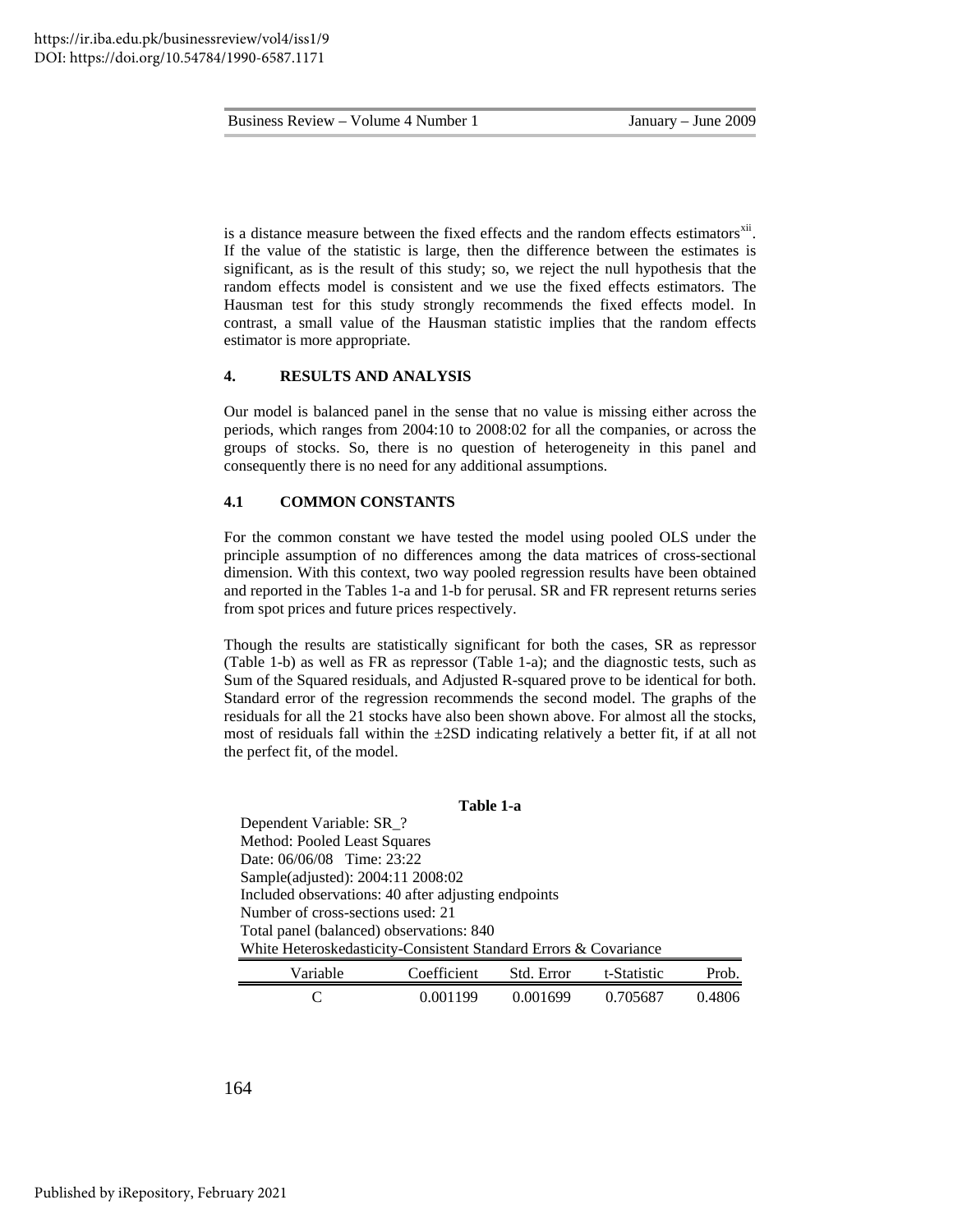| Business Review – Volume 4 Number 1 | January - June 2009 |
|-------------------------------------|---------------------|
|                                     |                     |

| FR ?               | 0.935699 | 0.018637           | 50.20654 | 0.0000   |
|--------------------|----------|--------------------|----------|----------|
| R-squared          | 0.863170 | Mean dependent var |          | 0.014072 |
| Adjusted R-squared | 0.863007 | S.D. dependent var | 0.121732 |          |
| S.E. of regression | 0.045056 | Sum squared resid  |          | 1.701185 |
| Log likelihood     | 1412.964 | F-statistic        |          | 5286.380 |
| Durbin-Watson stat | 3.000055 | Prob(F-statistic)  |          | 0.000000 |



- 0. 06 - 0. 04

 $2006 200$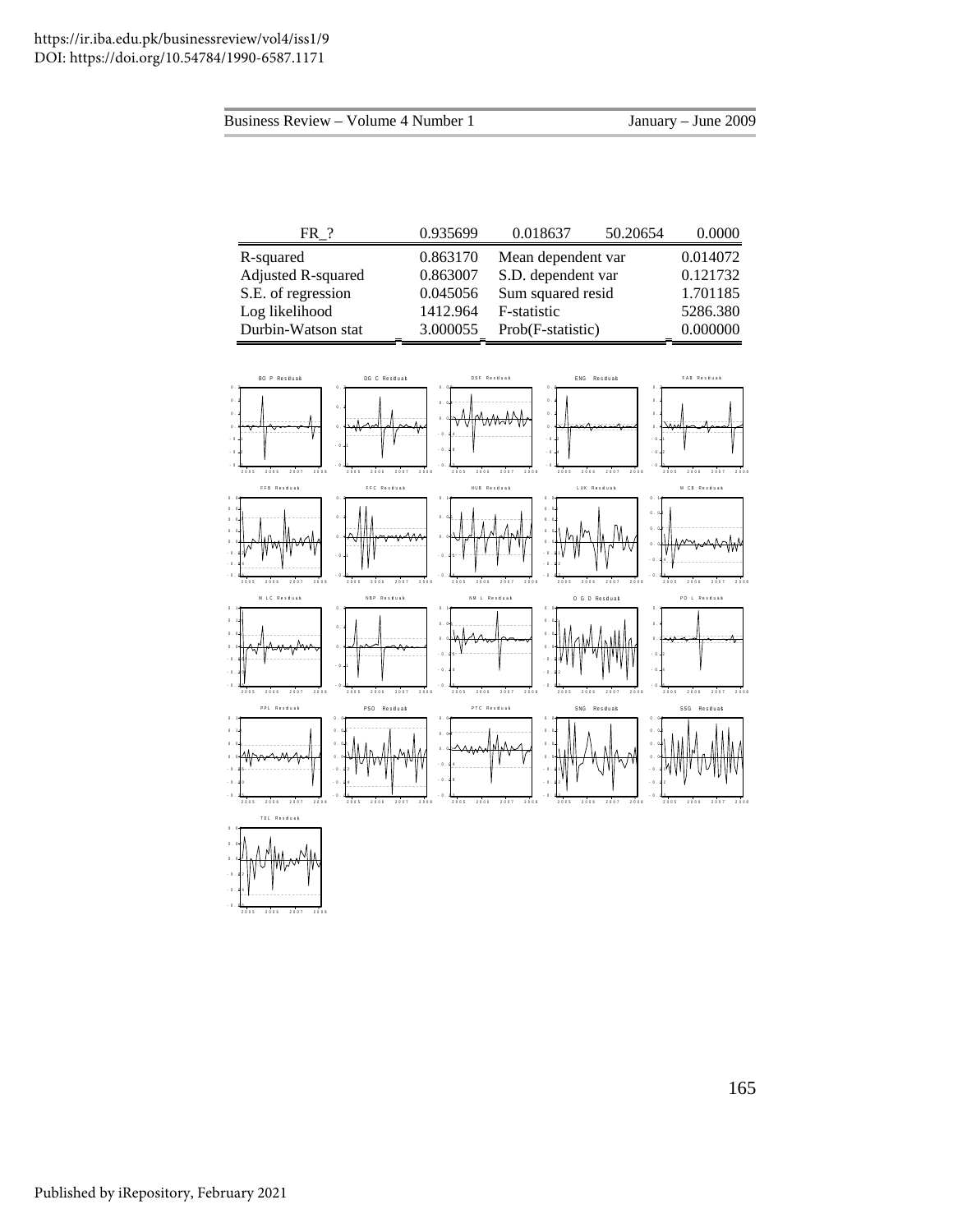#### **Table 1-b**

Dependent Variable: FR\_? Method: Pooled Least Squares Date: 06/06/08 Time: 23:19 Sample(adjusted): 2004:11 2008:02 Included observations: 40 after adjusting endpoints Number of cross-sections used: 21 Total panel (balanced) observations: 840 White Heteroskedasticity-Consistent Standard Errors & Covariance

| Variable           | Coefficient | Std. Error         | t-Statistic | Prob.    |
|--------------------|-------------|--------------------|-------------|----------|
| C                  | 0.000777    | 0.001717           | 0.452357    | 0.6511   |
| SR?                | 0.922487    | 0.033860           | 27.24396    | 0.0000   |
| R-squared          | 0.863170    | Mean dependent var |             | 0.013758 |
| Adjusted R-squared | 0.863007    | S.D. dependent var |             | 0.120869 |
| S.E. of regression | 0.044737    | Sum squared resid  |             | 1.677165 |
| Log likelihood     | 1418.936    | F-statistic        |             | 5286.380 |
| Durbin-Watson stat | 2.987037    | Prob(F-statistic)  |             | 0.000000 |

# **4.2 FIXED EFFECTS**

On account of limitations of the common constants, as specified in the section of methodology, the other panel tests such as fixed effects and random effects were considered.

Fixed effects incorporate the concept of different constants for each group. For the validity of the fixed effects, F-statistic with the assumption of homogeneity of constants against the heterogeneity was calculated. The value of F-statistic, being approximately 12 at 5 percent level of significance, rejects the null hypothesis in support of fixed effects against the common constants. AR term was included owing to the nature of the data being time series. There is negative autocorrelation but its intensity is extremely low (-0.482077). The Heteroscedasticity consistent covariance computes the Bollerslev-Wooldridge quasi-maximum likelihood (QML) standard errors. This QML is robust to the non-normality<sup>[xiii](#page-18-1)</sup> which exists in this data of 21 companies.

Graphs of the residuals are much better than the previously estimated values from common constants for all the 21 stocks. For almost all the stocks, most of residuals fall within the  $\pm 2SD$  indicating relatively a better fit of the model.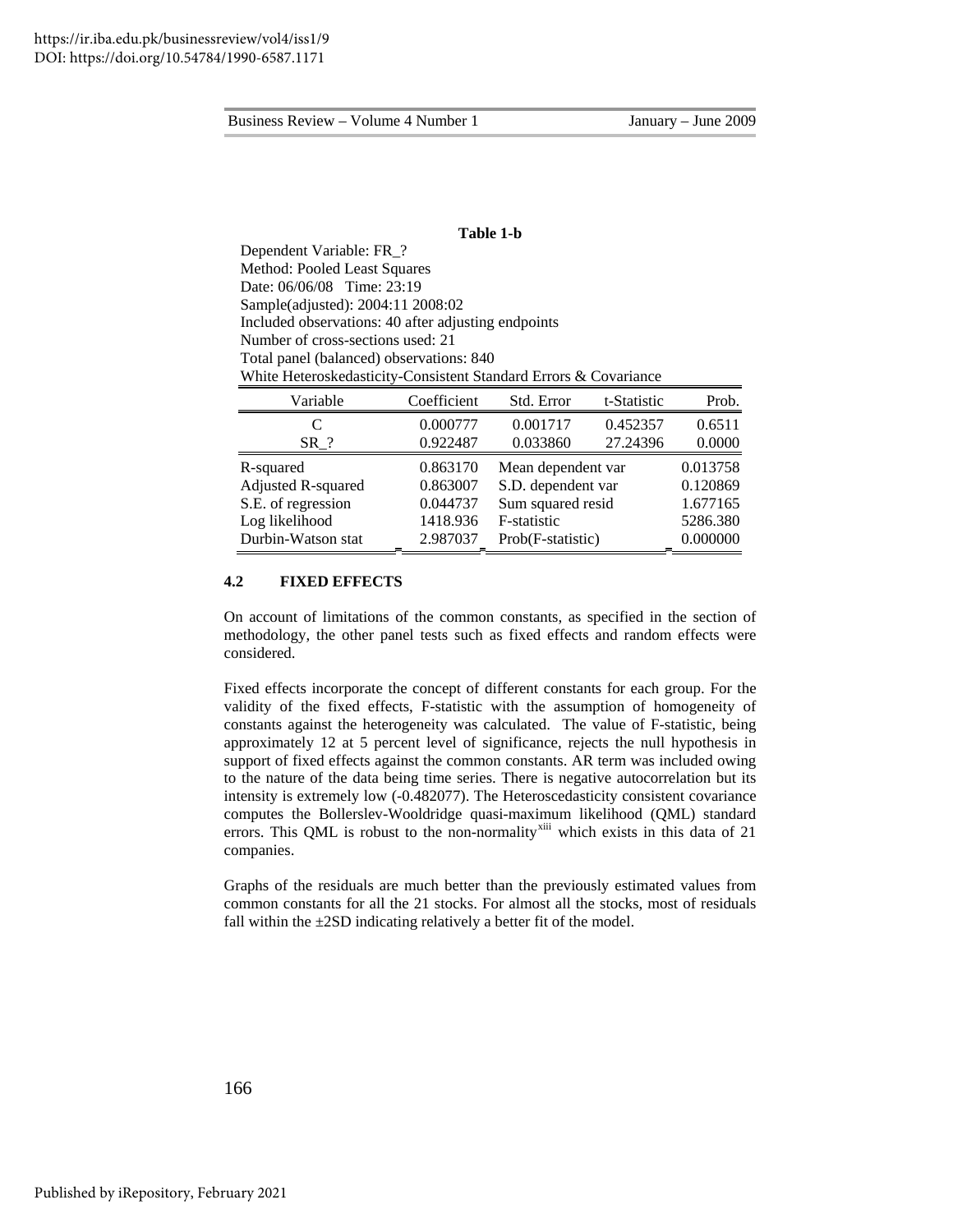#### **Table 3-a**

Dependent Variable: FR\_? Method: Pooled Least Squares Date: 06/06/08 Time: 23:43 Sample(adjusted): 2004:11 2008:02 Included observations: 40 after adjusting endpoints Number of cross-sections used: 21 Total panel (balanced) observations: 819 Convergence achieved after 4 iteration(s) White Heteroskedasticity-Consistent Standard Errors & Covariance

| Variable                  | Coefficient | Std. Error         | t-Statistic | Prob.    |
|---------------------------|-------------|--------------------|-------------|----------|
| SR?                       | 0.952126    | 0.021060           | 45.20947    | 0.0000   |
| AR(1)                     | $-0.482077$ | 0.112536           | $-4.283761$ | 0.0000   |
| <b>Fixed Effects</b>      |             |                    |             |          |
| BOP--C                    | 0.000627    |                    |             |          |
| DGC--C                    | 0.000739    |                    |             |          |
| DSF--C                    | $-0.000795$ |                    |             |          |
| ENG--C                    | 0.000636    |                    |             |          |
| FAB--C                    | $-0.000312$ |                    |             |          |
| FFB--C                    | 0.001515    |                    |             |          |
| FFC--C                    | $-0.000313$ |                    |             |          |
| HUB--C                    | $-0.000480$ |                    |             |          |
| LUK--C                    | 0.001358    |                    |             |          |
| MCB--C                    | 0.002830    |                    |             |          |
| MLC--C                    | 0.001735    |                    |             |          |
| NBP--C                    | 0.001580    |                    |             |          |
| $NML-C$                   | 0.001374    |                    |             |          |
| OGD--C                    | 0.001070    |                    |             |          |
| POL--C                    | 0.000614    |                    |             |          |
| PPL--C                    | 0.000560    |                    |             |          |
| PSO--C                    | 0.000696    |                    |             |          |
| PTC--C                    | 3.67E-05    |                    |             |          |
| SNG--C                    | 0.000257    |                    |             |          |
| $SSG-C$                   | 6.33E-05    |                    |             |          |
| TEL--C                    | $-0.000354$ |                    |             |          |
| R-squared                 | 0.895674    | Mean dependent var |             | 0.012676 |
| <b>Adjusted R-squared</b> | 0.892791    | S.D. dependent var |             | 0.121979 |
| S.E. of regression        | 0.039939    | Sum squared resid  |             | 1.269740 |
| Log likelihood            | 1487.056    | F-statistic        |             | 6833.930 |
| Durbin-Watson stat        | 2.382203    | Prob(F-statistic)  |             | 0.000000 |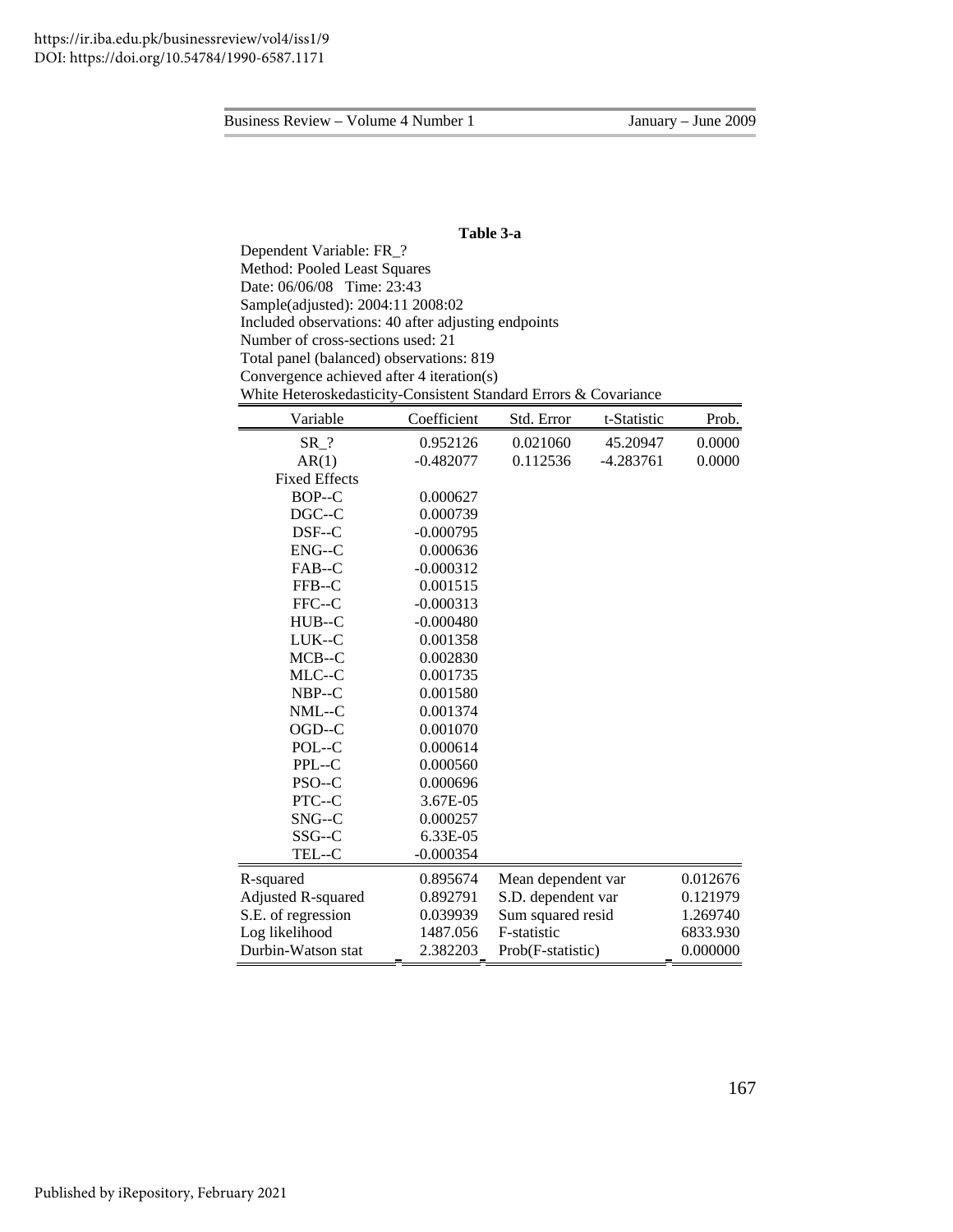For the regression of SR on FR, the fixed effects seem to have produced more significant results than the regression of FR on SR. The value of adjusted R-squared (0.893418 > 0.892791), for the former regression, is relatively better. However, the coefficients of the stocks such as DSF—C, MLC—C, TEL—C posses surprisingly a negative sign. Whereas in the regression of FR on the SR the companies such as DSF—C, FAB—C, FFC—C, HUB—C come up with negative sign.

It is not difficult to determine the direction of causal relationship. Future and spot prices move in the same direction. When future prices are high, returns from future stocks are high and this attitude positively affects the spot market returns.



168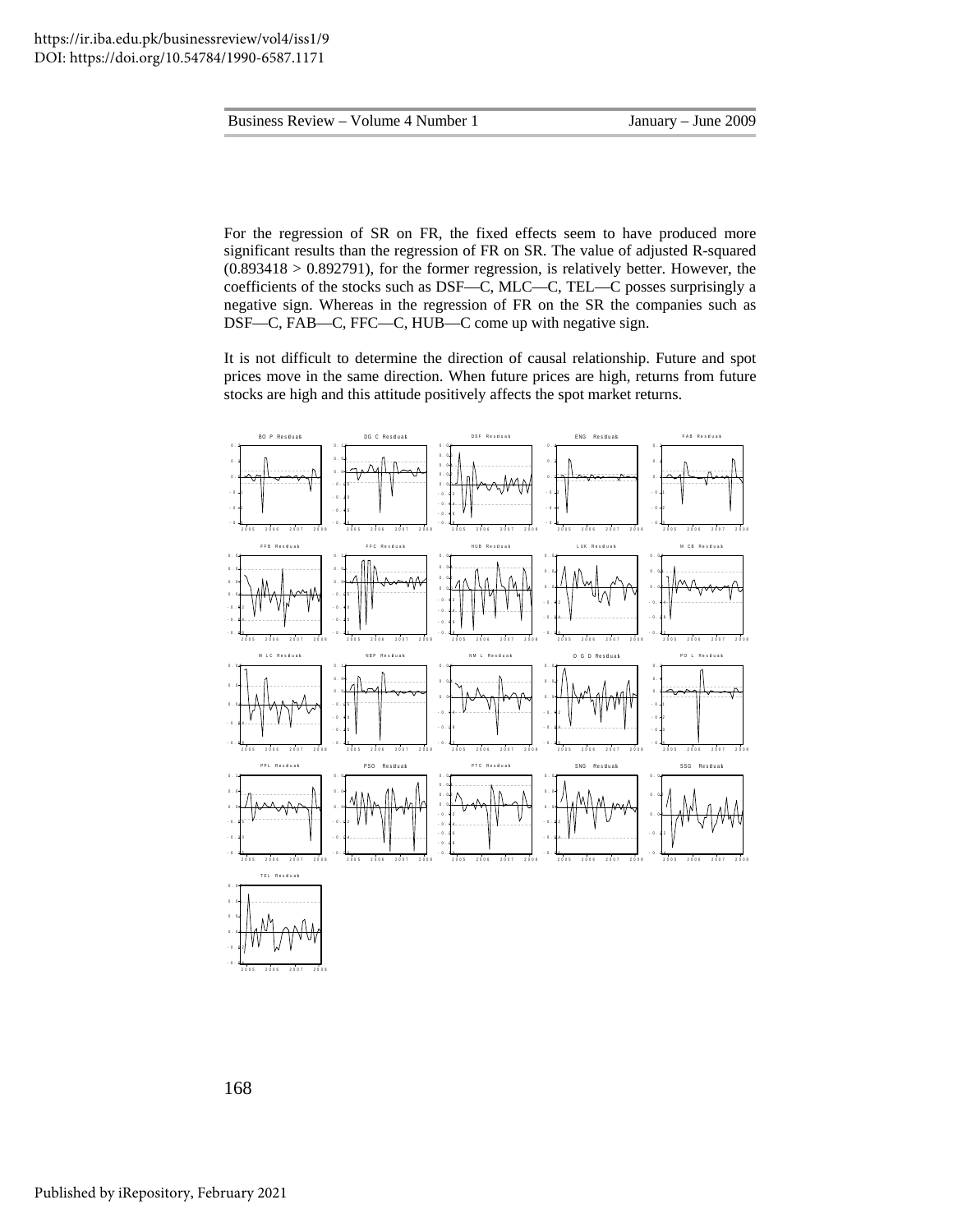#### **Table 3-b**

Dependent Variable: SR\_? Method: Pooled Least Squares Date: 06/06/08 Time: 23:55 Sample(adjusted): 2004:11 2008:02 Included observations: 40 after adjusting endpoints Number of cross-sections used: 21 Total panel (balanced) observations: 819 Convergence achieved after 5 iteration(s) White Heteroskedasticity-Consistent Standard Errors & Covariance

| Variable             | Coefficient | Std. Error         | t-Statistic | Prob.    |
|----------------------|-------------|--------------------|-------------|----------|
| $FR$ ?               | 0.958295    | 0.014937           | 64.15661    | 0.0000   |
| AR(1)                | $-0.484462$ | 0.128594           | $-3.767387$ | 0.0002   |
| <b>Fixed Effects</b> |             |                    |             |          |
| $BOP$ — $C$          | 0.000505    |                    |             |          |
| $DGC$ — $C$          | 0.000884    |                    |             |          |
| $DSF - C$            | $-0.000810$ |                    |             |          |
| $ENG-C$              | 0.001789    |                    |             |          |
| $FAB$ —C             | 0.001663    |                    |             |          |
| $FFB - C$            | 2.59E-05    |                    |             |          |
| $FFC$ — $C$          | 0.000545    |                    |             |          |
| $HUB$ — $C$          | 0.000609    |                    |             |          |
| LUK—C                | 0.001434    |                    |             |          |
| $MCB - C$            | 0.002042    |                    |             |          |
| $MLC - C$            | $-0.003031$ |                    |             |          |
| $NBP$ — $C$          | 0.001299    |                    |             |          |
| NML—C                | 0.000348    |                    |             |          |
| $OGD$ —C             | 0.000407    |                    |             |          |
| POL—C                | 0.000536    |                    |             |          |
| $PPL \rightarrow C$  | 0.001203    |                    |             |          |
| $PSO-C$              | 0.000652    |                    |             |          |
| $PTC - C$            | 3.93E-05    |                    |             |          |
| $SNG-C$              | 0.000128    |                    |             |          |
| $SSG - C$            | 0.000247    |                    |             |          |
| TEL-C                | $-0.000233$ |                    |             |          |
| R-squared            | 0.896285    | Mean dependent var |             | 0.012529 |
| Adjusted R-squared   | 0.893418    | S.D. dependent var |             | 0.122728 |
| S.E. of regression   | 0.040067    | Sum squared resid  |             | 1.277859 |
| Log likelihood       | 1484.446    | F-statistic        |             | 6878.858 |
| Durbin-Watson stat   | 2.390038    | Prob(F-statistic)  |             | 0.000000 |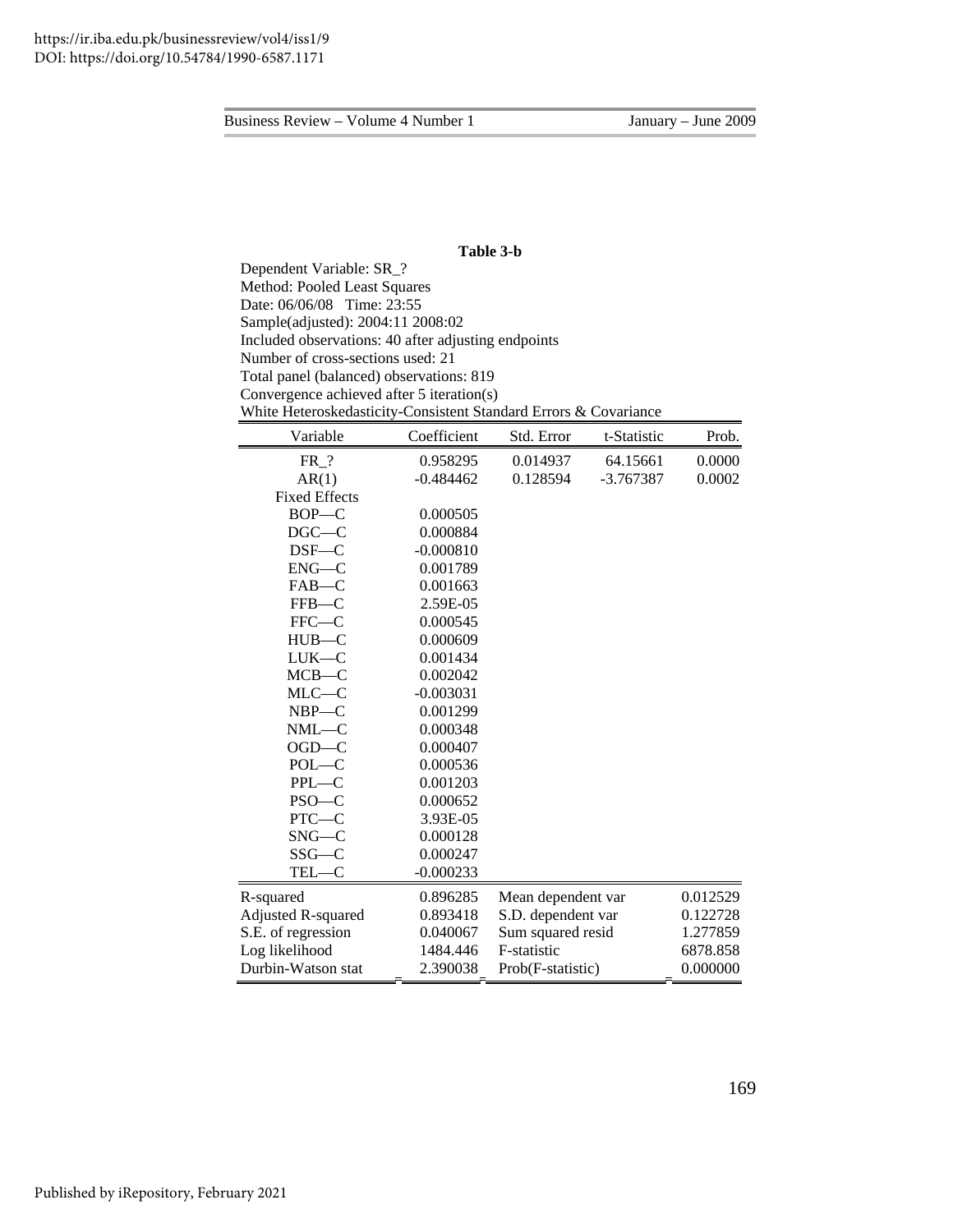



- 0. 06 2005 2006 2007 2008

170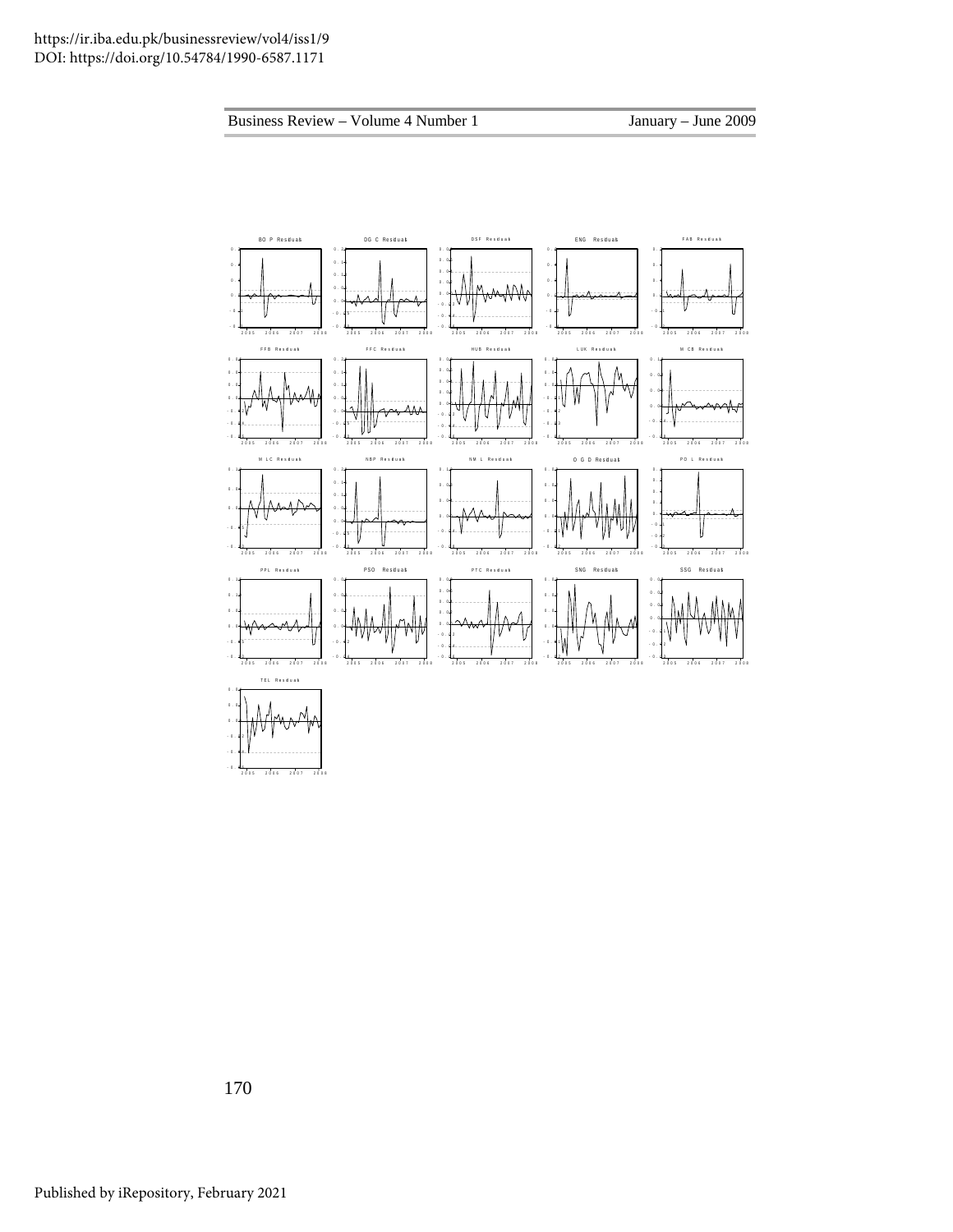# **4.3 RANDOM EFFECTS**

Notwithstanding, the problems faced by the fixed effects model, as explained in the section of methodology, random effects model was employed and results have been reported in the Table 4-a and Table 4-b.

#### **Table 4-a**

Dependent Variable: SR\_? Method: GLS (Variance Components) Date: 06/07/08 Time: 00:03 Sample: 2004:11 2008:02 Included observations: 40 Number of cross-sections used: 21 Total panel (balanced) observations: 840

| Variable                  | Coefficient | Std. Error                        | t-Statistic | Prob.    |
|---------------------------|-------------|-----------------------------------|-------------|----------|
| C                         | 0.000459    | 0.000142                          | 3.224167    | 0.0013   |
| $FR$ ?                    | 0.989433    | 0.006285                          | 157.4343    | 0.0000   |
| <b>Random Effects</b>     |             |                                   |             |          |
| $BOP-C$                   | 0.050544    |                                   |             |          |
| DGC--C                    | $-0.010723$ |                                   |             |          |
| $DSF-C$                   | 0.151833    |                                   |             |          |
| ENG--C                    | $-0.227277$ |                                   |             |          |
| $FAB-C$                   | $-0.314636$ |                                   |             |          |
| FFB--C                    | 0.032313    |                                   |             |          |
| $FFC-C$                   | 0.055917    |                                   |             |          |
| HUB--C                    | $-0.117778$ |                                   |             |          |
| LUK--C                    | $-0.026202$ |                                   |             |          |
| $MCB-C$                   | $-0.075753$ |                                   |             |          |
| MLC--C                    | 0.105414    |                                   |             |          |
| $NBP-C$                   | 0.020770    |                                   |             |          |
| $NML-C$                   | 0.038017    |                                   |             |          |
| $OGD$ --C                 | 0.039375    |                                   |             |          |
| POL--C                    | 0.032734    |                                   |             |          |
| PPL--C                    | $-0.067262$ |                                   |             |          |
| PSO--C                    | 0.019024    |                                   |             |          |
| PTC--C                    | 0.076608    |                                   |             |          |
| $SNG-C$                   | 0.082197    |                                   |             |          |
| $SSG-C$                   | 0.041125    |                                   |             |          |
| TEL--C                    | 0.093761    |                                   |             |          |
|                           |             | <b>GLS</b> Transformed Regression |             |          |
| R-squared                 | 0.856327    | Mean dependent var                |             | 0.014072 |
| <b>Adjusted R-squared</b> | 0.856155    | S.D. dependent var                |             | 0.121732 |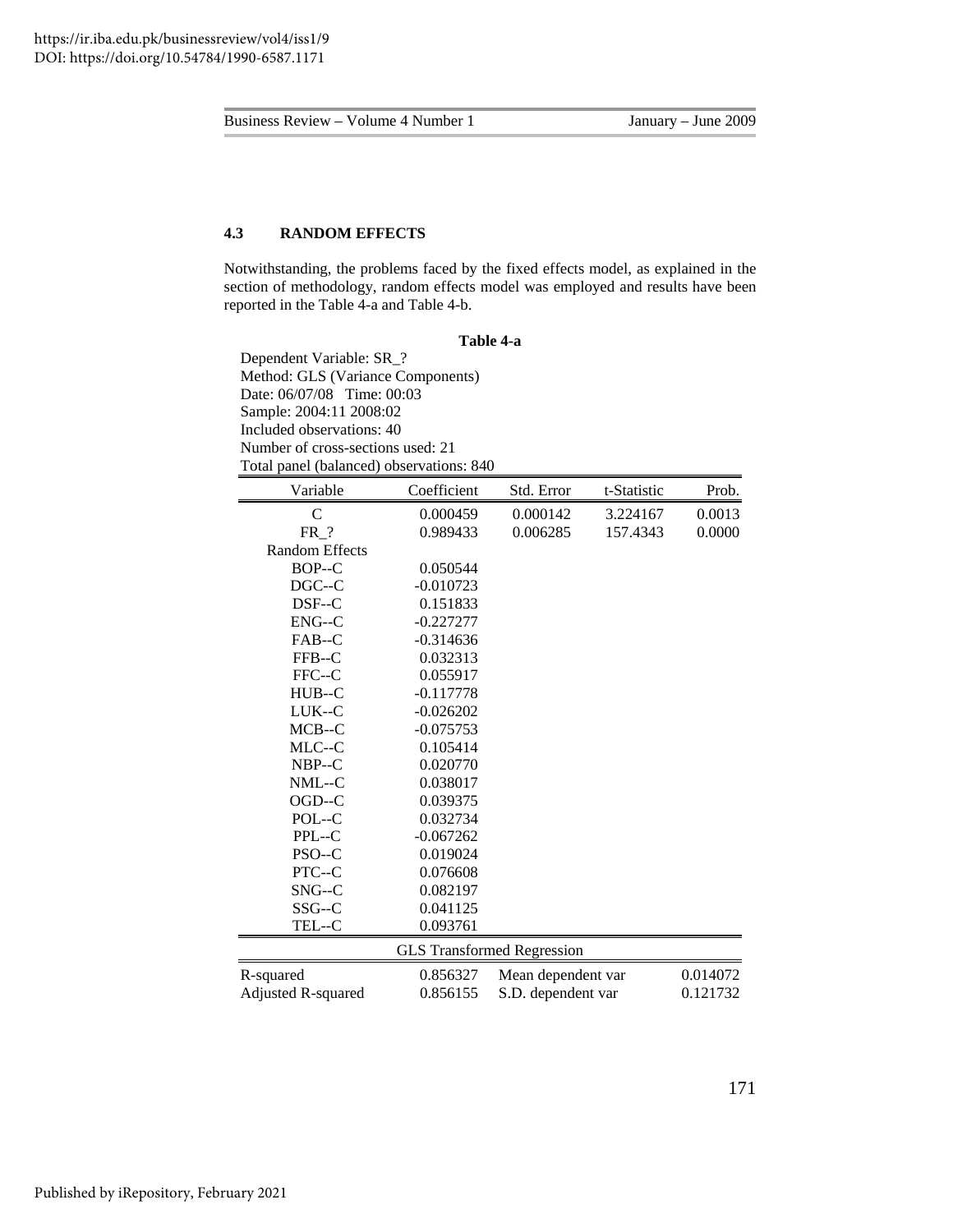| Business Review – Volume 4 Number 1 | January – June 2009 |
|-------------------------------------|---------------------|
|-------------------------------------|---------------------|

| S.E. of regression | 0.046169 | Sum squared resid                              | 1.786262 |
|--------------------|----------|------------------------------------------------|----------|
| Durbin-Watson stat | 2.945036 |                                                |          |
|                    |          | Unweighted Statistics including Random Effects |          |
| R-squared          | 0.065878 | Mean dependent var                             | 0.014072 |
| Adjusted R-squared | 0.064764 | S.D. dependent var                             | 0.121732 |
| S.E. of regression | 0.117724 | Sum squared resid                              | 11.61377 |
| Durbin-Watson stat | 0.452963 |                                                |          |

Again, the results of the regression of SR on FR are relatively better than the regression of FR on SR. Both the GLS transformed regressions and unweighted statistics in terms of random effects are relatively better for the causal effect of future on the spot.

#### **Table 4-b**

Dependent Variable: FR\_? Method: GLS (Variance Components) Date: 06/07/08 Time: 00:14 Sample: 2004:11 2008:02 Included observations: 40 Number of cross-sections used: 21 Total panel (balanced) observations: 840

| Variable              | Coefficient | Std. Error | t-Statistic | Prob.  |
|-----------------------|-------------|------------|-------------|--------|
| C                     | 1.30E-06    | 0.000143   | 0.009129    | 0.9927 |
| $SR$ ?                | 0.977590    | 0.006217   | 157.2566    | 0.0000 |
| <b>Random Effects</b> |             |            |             |        |
| $BOP-C$               | $-0.055252$ |            |             |        |
| $DGC-C$               | $-0.028988$ |            |             |        |
| $DSF-C$               | 0.031477    |            |             |        |
| $ENG-C$               | 0.129141    |            |             |        |
| $FAB-C$               | 0.305810    |            |             |        |
| $FFB-C$               | $-0.069071$ |            |             |        |
| FFC--C                | 0.007029    |            |             |        |
| $HUB-C$               | 0.192787    |            |             |        |
| LUK--C                | $-0.101734$ |            |             |        |
| $MCB-C$               | $-0.187725$ |            |             |        |
| MLC--C                | 0.078036    |            |             |        |
| $NBP-C$               | $-0.144143$ |            |             |        |
| $NML-C$               | $-0.081500$ |            |             |        |
| $OGD-C$               | $-0.057709$ |            |             |        |
| POL--C                | $-0.037743$ |            |             |        |
| PPL--C                | 0.024507    |            |             |        |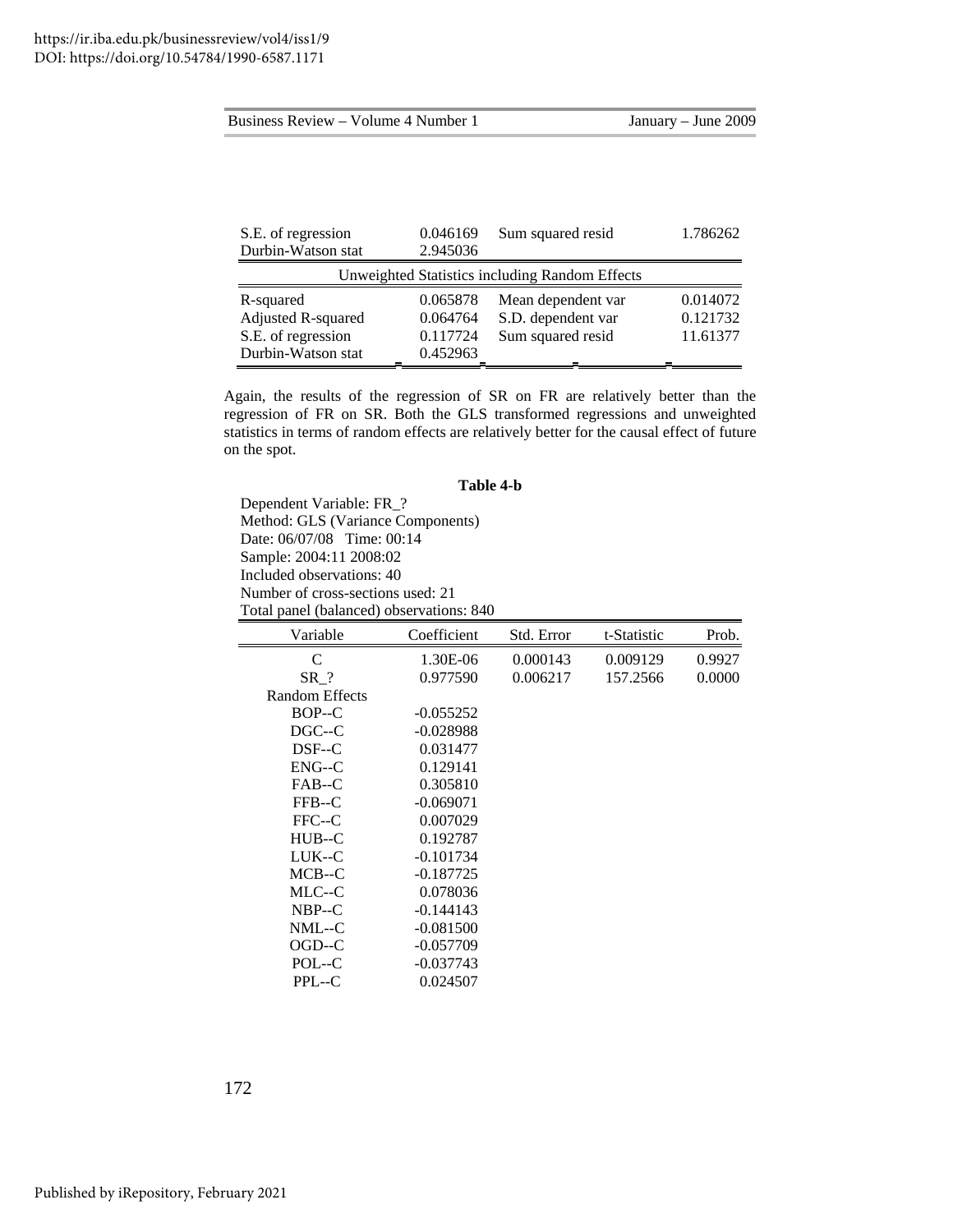| $-0.034372$ |                    |                                                                                                           |
|-------------|--------------------|-----------------------------------------------------------------------------------------------------------|
| $-0.001784$ |                    |                                                                                                           |
| $-0.021455$ |                    |                                                                                                           |
| 0.017479    |                    |                                                                                                           |
| 0.035211    |                    |                                                                                                           |
|             |                    |                                                                                                           |
| 0.856020    |                    | 0.013758                                                                                                  |
| 0.855848    | S.D. dependent var | 0.120869                                                                                                  |
| 0.045891    | Sum squared resid  | 1.764802                                                                                                  |
| 2.941192    |                    |                                                                                                           |
|             |                    |                                                                                                           |
| 0.053360    | Mean dependent var | 0.013758                                                                                                  |
| 0.052230    | S.D. dependent var | 0.120869                                                                                                  |
| 0.117670    | Sum squared resid  | 11.60323                                                                                                  |
| 0.447343    |                    |                                                                                                           |
|             |                    | <b>GLS</b> Transformed Regression<br>Mean dependent var<br>Unweighted Statistics including Random Effects |

The Hausman Test was applied in order to make a choice between the fixed effects and random effects. Further details about this test are given in the section on methodology. As specified earlier in the methodology that the Hausman statistic measures the distance between the fixed effects and the random effects estimators<sup>[xiv](#page-18-1)</sup>, the Hausman statistic was calculated. The value of this statistic calculated in the excel sheet comes out to be 1348.692716 which is highly significant at 1 per cent level of significance. Thus we are compelled to reject the  $H_0$  hypothesis that random effects are consistent and efficient, against the  $H_1$ , that random effects are inconsistent for this particular data set. Thus the fixed effects will be always consistent for this type of volatile data.

Hence, returns arising from the future prices lead the returns from the spot prices.

#### **5. CONCLUSIONS AND RECOMMENDATIONS**

This study looks into the lead-lag relation between index futures and the spot for the 21 companies included in the KSE-30 index. This study has been conducted consequent upon dissatisfactory results obtained from the time series econometric tests such as VAR, EG and ADF. However, the results from Panel data models, as an alternative methodology, more clearly determine future leading the spot. Hence, panel data models seem to be the most extensive way of testing statistical samples as they supplement all previous studies and successfully answer causality issues. Generally, the advantages of using panel data can be described as follows: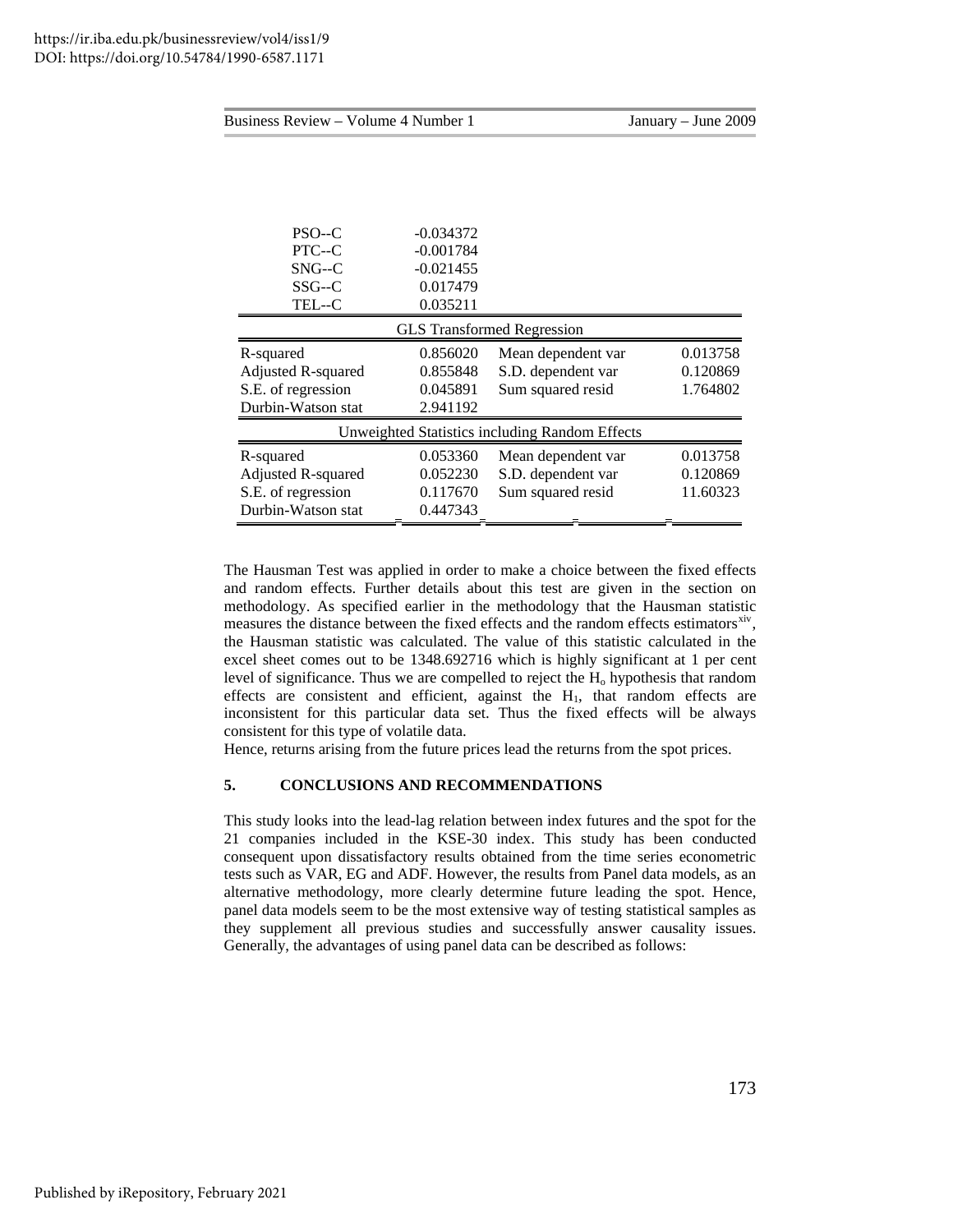- (a) They provide more efficient estimations of parameters by considering broader sources of variation,
- (b) They outsource more information to the analyst, and
- (c) They allow the study of dynamic behaviour of the parameters.

The direction of relationship between the future and the spot prices leads the investors in the stock markets to take position for short-selling. Short-selling is one the market activities of the investors. The short-selling restrictions can enhance the informational efficiency of the stock market relative to the index futures. The leadlag relationship gets stronger when restrictions on short-selling are the least in the secondary markets. That was one of the temptations to investigate lead-lag relationship in this study. Moreover, the problems of over pricing and under pricing can also be rationalized. The study strongly recommends the role of arbitrage facility in the determination of lead-lag relationship in the presence of short-selling facilities. In order to determine better policy prescription, the quarters concerned are required to bring the data constraints at the minimum possible level enabling the researchers to employ better econometric methodologies. The financial institutions can be encouraged to facilitate arbitrage activities related to the secondary markets in the country.

#### **FOOT NOTES**

 $1$  Grunbichler, Longstaff, and Schwartz (1994) find lead from the DAX futures to spot is about 15 to 20 minutes. Niemeyer's (1994) shows one hour periods between the spot and futures leading to each other.<br><sup>2</sup> Fung and Jiang (1999).

- 
- $3$  For more details please refer to the section of methodology.
- 4 Cornell and French, (1983); Modest and Sundaresan, (1983)
- 5 Kempf (1998).
- <sup>6</sup> Kawaller, Koch, and Koch, (1987).
- 7 Kleidon and Whaley (1992).
- 8 Diamond and Verrecchia (1987).
- <sup>9</sup>Cornell and Reinganum, (1981); French, (1983).
- <sup>10</sup> Puttonon (1993).
- $11$  Methodology has been adapted from Asteriou (2006).
- $12$ Ahn and Moon (2001)
- <sup>13</sup> Normality of the data was tested applying JB, Kurtosis, and skewness tests at different levels of significance. For space saving results have not been reported.  $14$ Ahn and Moon (2001)
- 

## **REFERENCES**

Ahn S.C. and H.R. Moon, 2001. "Large-N and Large-T Properties of Panel Data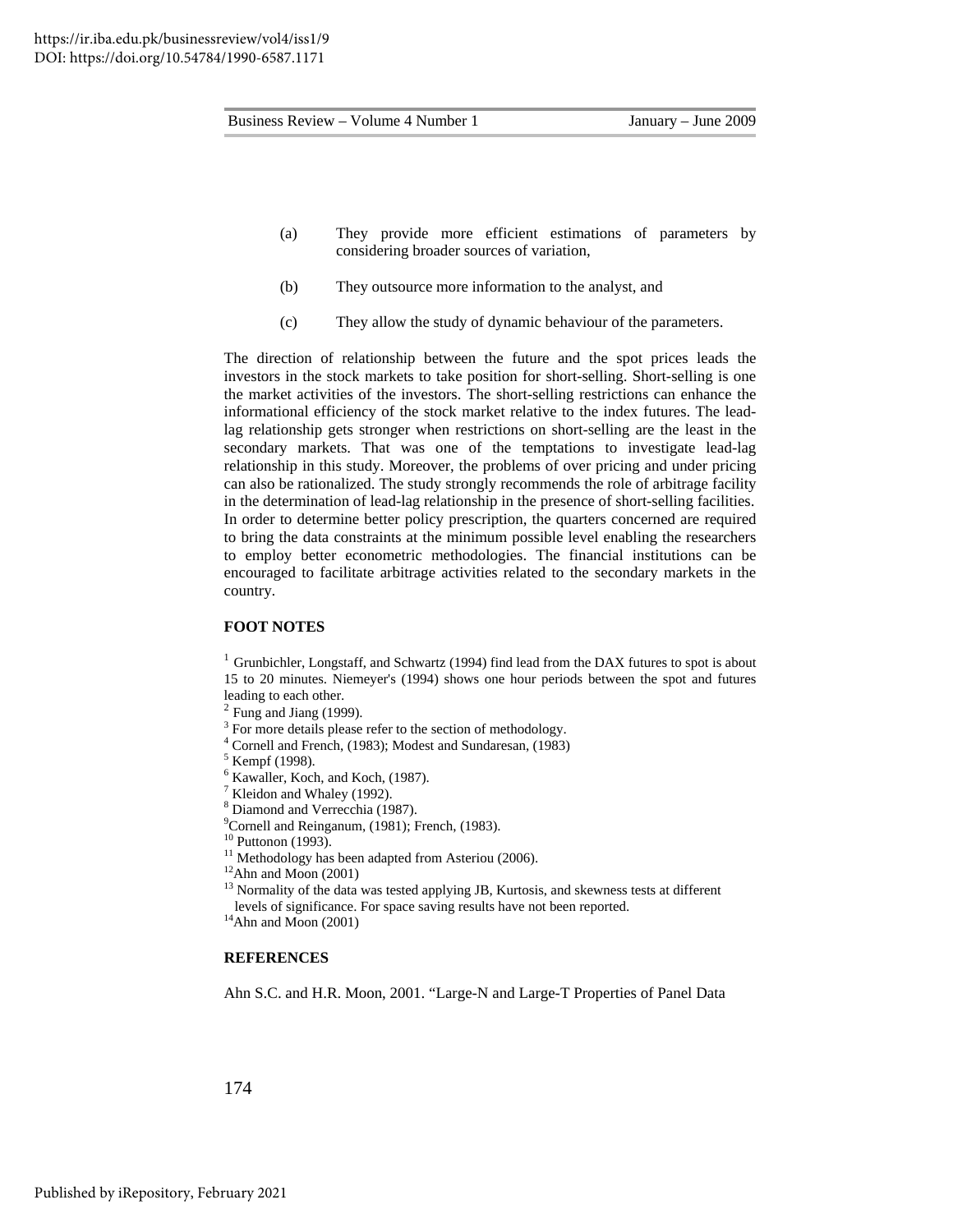Estimators and the Hausman Test, August 2001", USC CLEO Research Paper No. C0120.

Asteriou, D. 2006. "Applied Econometrics: A Modern Approach", Palgrave Macmillan, New York, N.Y. 10010.

Chan, K., 1992. "A Further Analysis of the Lead Lag Relation between the Cash Market And Stock Index Futures Market", Review of Financial Studies 5, 123-152.

Cornell, B. and K. French, 1983. "Taxes and the Prices of Stock Index Futures", Journal of Finance 38, 675-694.

Dickey, D.A. and Fuller, W.A. (1979): "Distribution of the Estimators for Autoregressive Time Series with a Unit Root", *Journal of American Statistical Association*, 74, 427-31.

Engle, R.F. and Granger, C.W.J. (1987): "Cointegration and Error Correction: Representation Estimation and Testing", *Econometrica*, 55, 251-276.

Fung, J.K.W. and L. Jiang, 1999. "Restrictions On Short-Selling And Spot-Futures Dynamics", Journal of Business Finance and Accounting 26, 227-248.

Grunbichler, A., F.A. Longstaff, and E.S. Schwartz, 1994. "Electronic Screen Trading And The Transmission Of Information: An Empirical Examination", Journal of Financial Intermediation 3, 166-187.

Hausman, J., 1978. "Specification Tests in Econometrics", Econometrica, 46, pp.125171.

Kempf, A,, 1998. "Short Selling, Unwinding, And Mispricing", Journal of Futures Markets 18, 903-923. Kleidon, A.W., and R.E. Whaley, 1992. One market? Stocks, futures, and options during October 1987, The Journal of Finance, 47, 851-877.

Modest, D.M. and Sundaresan, M., 1983. "The Relation Between Spot And Futures Markets", Journal of Futures Markets 3, 15-42.

Niemeyer, J., 1994. "An Analysis of the Lead-Lag Relation between the OMX Index Forwards and the OMX Cash Index", Paper presented to the Seventh Annual European Futures Symposium, Bonn.